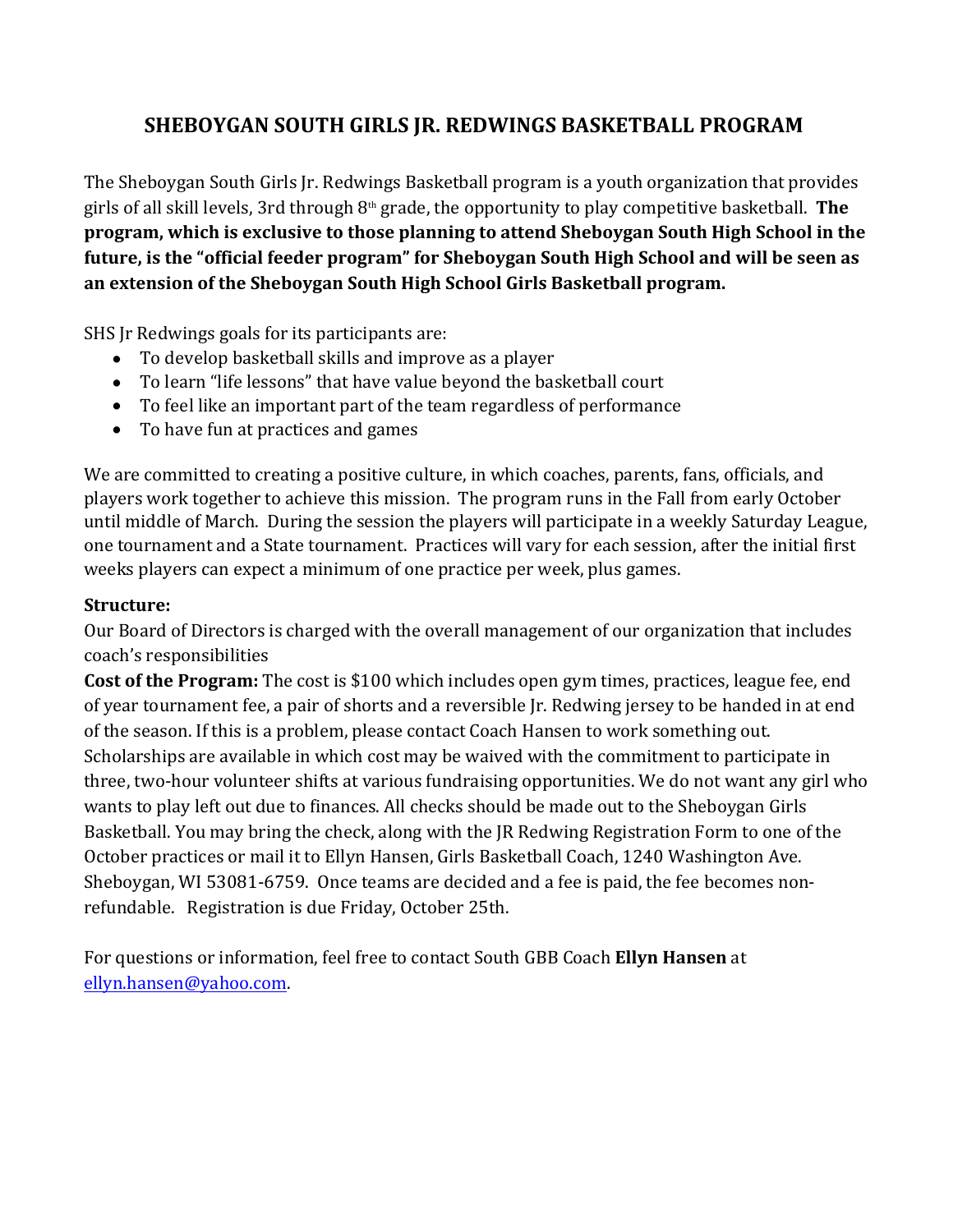## *Jr. Redwings and Being a Part of the Team*

The Jr. Redwing Girls Basketball program provides a competitive playing environment for all of its players. We consider our "Team" to include players, coaches and parents. Before you commit to any one of these roles, we urge you to review the Jr. Redwing Codes of Conduct and Expectations. You should become involved with Jr. Redwings only if you are able to make the commitment expected by Sheboygan South Girls Basketball Coaches, and the Fast Break Club & JR Redwing Board. Our past experience has proven that those unwilling to make the commitment do not have a positive experience, while those willing to make the expected commitment have a very positive experience.

The statement below best describes what we should all understand when it comes to our children and competition:

**Your child's success or lack of success in sports does not indicate what kind of parent you are. But, having an athlete that is coachable, respectful, a great teammate, mentally tough, resilient, and tries their best. IS a direct reflection of your parenting.** 

# **THE REDWING WAY: Be A Redwing Commitment, Leadership, Effort, Respect, Pride.**

**Parent - Coach Communication**<sup>*:*</sup> Both parenting and coaching are extremely difficult vocations. By establishing an understanding of each position, we are better able to accept the actions of the other and provide greater benefit to our student-athletes. As parents, when your daughter becomes involved in our program, you have the right to understand what expectations are placed on her. This begins with clear communication from the coach of your daughter's program.

### *Communication you should expect from your daughter's coach:*

- 1. Philosophy of the program.
- 2. Expectations the coach has for your daughter as well as all the players on the squad
- 3. Location and times of all practices and contests.
- 4. Discipline that may result in the denial of your daughter's participation.

### *Communication coaches expect from parents:*

- 1. Concerns expressed directly to the coach.
- 2. Notification of any schedule conflicts well in advance.
- 3. Specific concerns with regard to a coach's philosophy and expectations.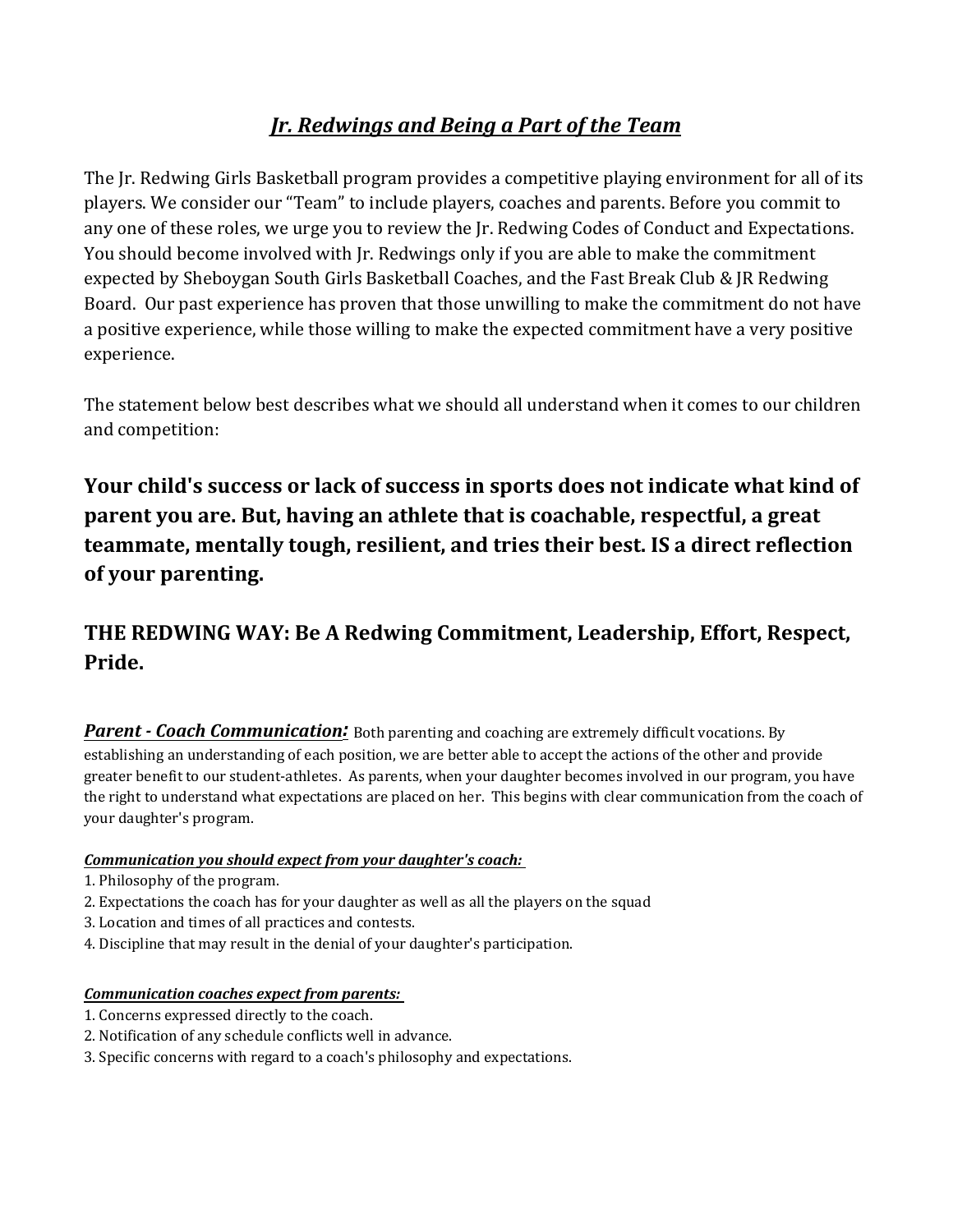As your daughter becomes involved in the program, they will experience some of the most rewarding moments of their lives. It is important to understand that there may also be times when things do not go the way you or your daughter wish. At these times discussion with the coach is encouraged.

#### *Appropriate concerns to discuss with coaches:*

- 1. The treatment of your daughter, mentally and physically.
- 2. Ways to help your daughter improve.
- 3. Concerns about your daughter's behavior.

It is very difficult to accept your daughter not playing as much as you may hope. Coaches will make decisions based on what they believe to be the best for all involved. As you have seen from the list above, certain things can be and should be discussed with your daughter's coach. Other things, such as those listed below, must be left to the discretion of the coach.

#### *Issues not appropriate to discuss with coaches: (playing time is not guaranteed):*

- 1. Playing time.
- 2. Team strategy.
- 3. Play calling.
- 4. Other student athletes.

There are situations that may require a conference between the coach and the parent. These are to be encouraged. It is important that both parties involved have a clear understanding of the other's position. When these conferences are necessary, the following procedures should be followed to help promote a resolution to the issue or concern.

#### *Procedure to discuss a concern with a coach:*

- 1. Call to set up an appointment.
- 2. Deal with the coach directly.
- 3. Your daughter needs to be directly involved in this meeting.

4. Please do not attempt to confront a coach before or after a contest or practice. These can be emotional times for both parents and the coach. Meetings of this nature do not promote resolution.

#### *\*Dismissal from the Program: (zero tolerance; no margin of error)*

Any parent or guardian who is kicked out to leave a gym due to poor behavior towards officials, coaches, or other parents and players, will be immediately dismissed from all Jr Redwing activities. We will not tolerate this behavior; there is nothing positive from being negative towards officials.

*PLAYING TIME:*The following rules are provided to give the players and parents an understanding as to how playing time will be handled with the Jr. Redwing teams. All playing time rules assume the player is not sitting out due to any team rule violations.

### **3-4 Grade**:

All players will play in every game. All players may play equal amount of time in all games when possible, but this is not guaranteed.

The 3-4 grade teams are intended to introduce players to competitive basketball.

### **5-6 Grade**:

All players will play in every game. Playing time at this level will be determined by skill and player effort.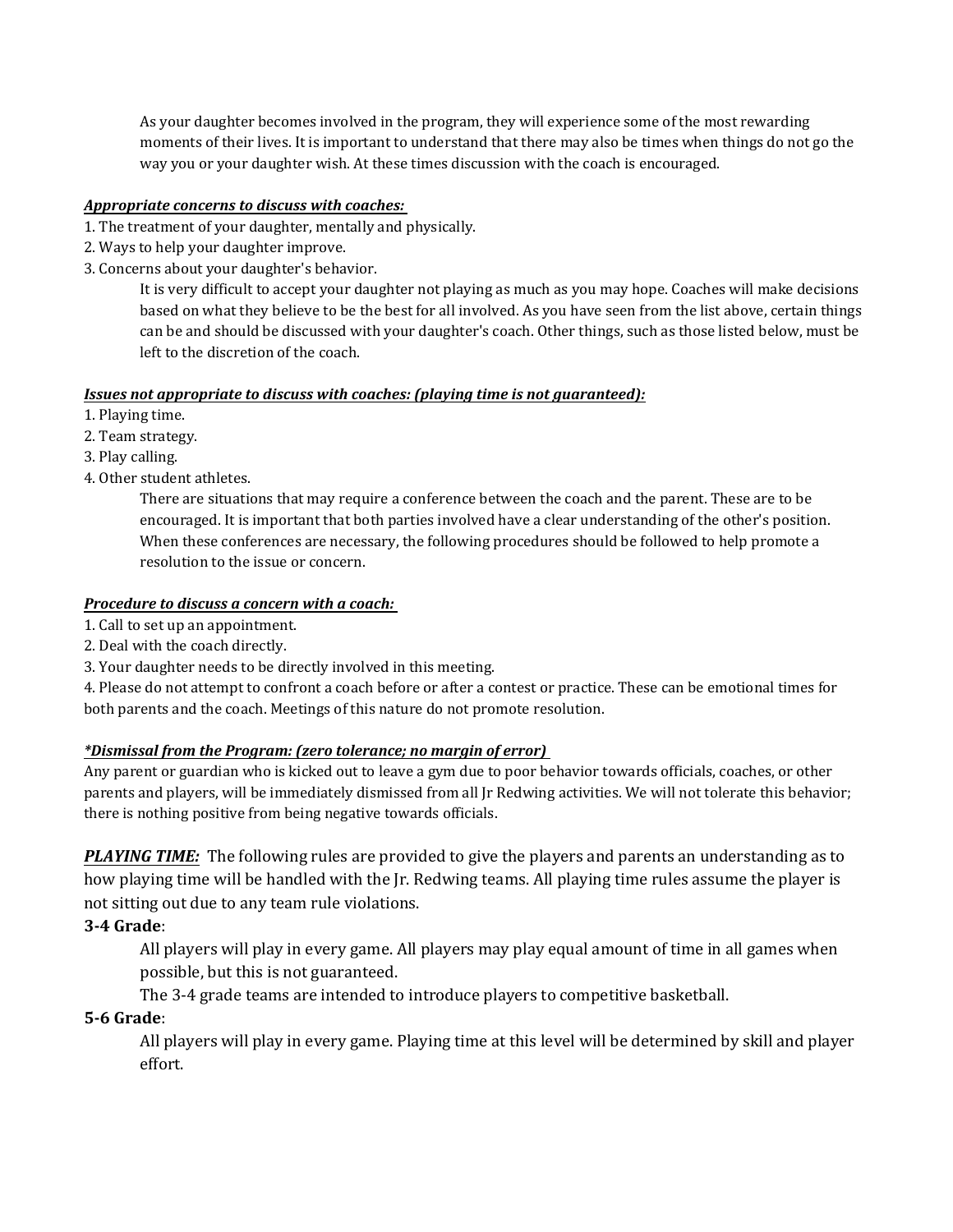The 5-6 grade teams are intended to continue to introduce all players to competitive basketball; however, players need to learn that the better players will start to play more minutes in certain games.

Although playing time does not need to be equal at this level, enough playing time should be provided to allow each player a chance to work on their skills during game situations.

#### **7th Grade:**

All players will play in every game. Playing time at this level will be determined by skill and player effort.

The 7th grade teams are intended to further implement the idea of competitive basketball, games and playing time should be seen as being more competitive.

Players that are better will continue to receive more playing time; however, players that are working to improve skills will be rewarded with additional minutes of time.

While being competitive the coach should be encouraging all players to work on improving their skills

#### **8th Grade:**

All players will play in every game. Playing time at this level will be based upon skill, player effort and results.

The 8th grade teams are intended to stress the idea of competitive basketball, games and playing time should been seen as being highly competitive. Players that are better skilled, will receive more playing time; refer to parent -coach communication expectations above.

Summary: This will be a very competitive season with the tournaments and LBL scheduled dates. Some teams with higher numbers in players; we cannot guarantee any set amount of playing time (which is required for Rec and YMCA basketball).

We want to make sure that all parents understand our goal with the Junior Redwing program is player development and if kids are not playing, obviously this will impact their basketball development. Our practices will help your daughter get better, however players improve when they can apply what they have learned in practice (and more importantly, how hard they worked in the off season to get better) and display that in a game setting. *\*Have a discussion with your daughter, and if you decide she would be better off playing in the Rec Dept. leagues, please let us know as soon as possible. We have a soft registration agreement with the Recreation Department. The Rec Dept. will find your daughter a team; a team with others from their school if possible. Players in the past have had positive results.* 

*EXPECTATIONS OF PLAYERS:*Players selected are expected to attend Jr Redwings practices and games. Conflicts that arise, can and will be worked out. If for some reason you are going to be late or miss a practice or game, let your Jr Redwings coach know with as much advance notice as possible. Failure to attend practice or notify the coach may/will result in reduced playing time for the next tournament or game. If a conflict with another basketball team comes up, we would expect the player to communicate this with their coach. If this is not possible, the player should not expect the coach to make special accommodations for the player. Let's work together so it benefits all of the girls and the teams. It should be noted and not taken lightly that academics and proper school behavior should always come before extra-curricular activities such as basketball. All members of the Jr Redwings should strive to do their best in the classroom and should act in a respectful manner in the classroom.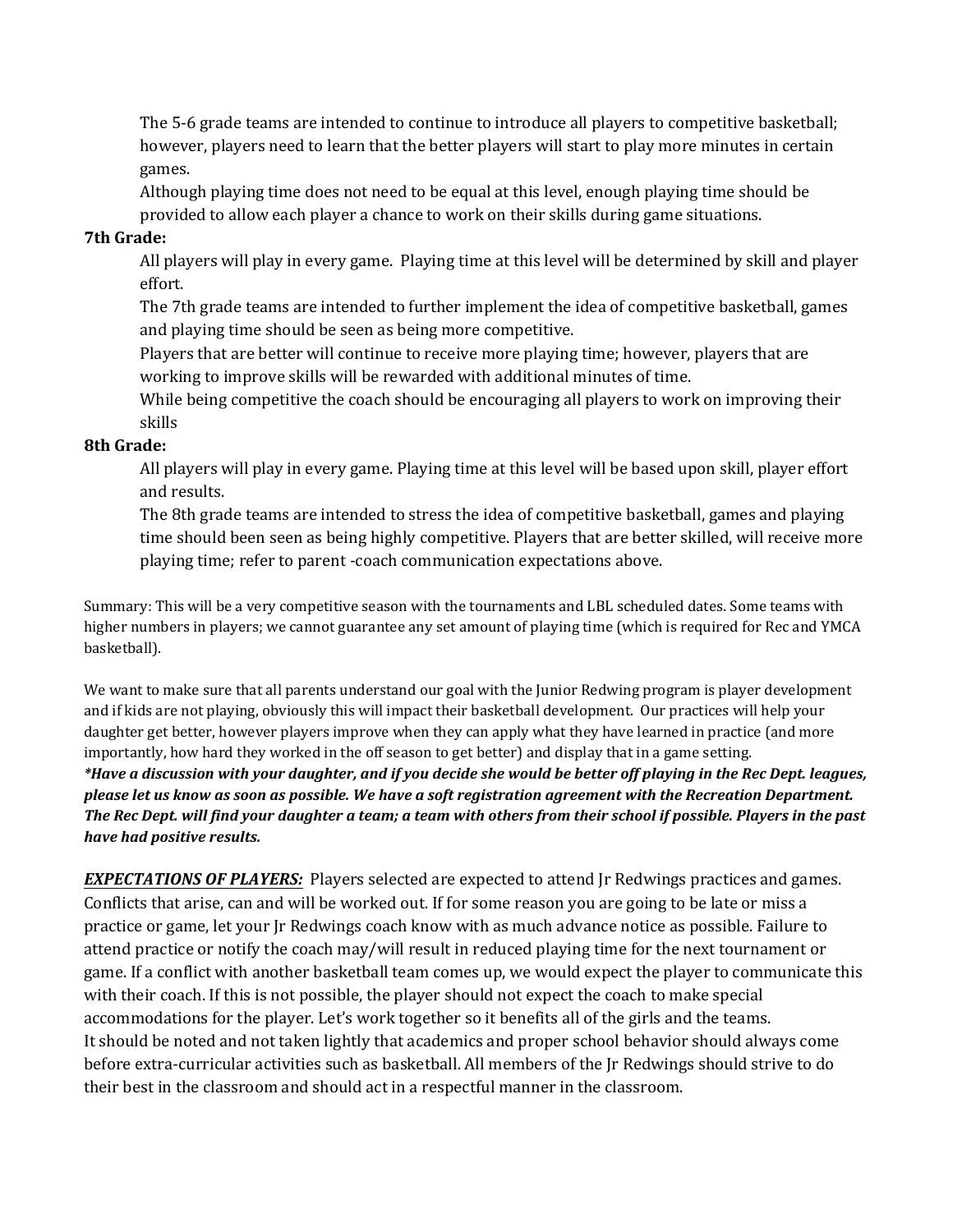Other expectations of players are listed below: (The Foundation of the Program).

*Commitment:* being committed to your team, your role, and Jr. Redwings is vital. Being committed to your desire to get better every practice will be rewarding. IF you commit 100%, you will improve your skills.

- On time for practice is late; come 15 minutes early so you are dressed and ready to go at that first whistle.
- Not missing practices, because you'd rather play video games, or you are tired from a long day at school for example. If you are ill, sick, or have a family situation, please communicate with your coaches.

*Consistency*: there are going to be good and bad days throughout the season. The one thing you can control is your effort and attitude. Consistency is expected in school, your home, and in the community too. Represent your family, your school, your team, and yourself with class. Doing the right thing isn't a sometimes thing, it should be an all the time thing.

*Leadership*: this can best be explained as putting your team ahead of yourself. It is amazing what can be accomplished if nobody cares who gets the credit. A true leader can be doing what is right, even when nobody is watching.

*Unselfishness:* The best teams that I have been involved with, understood the importance of playing unselfish. Within your role to the team, you may be the scorer, or you may be the player who needs to rebound more than score points, whatever your roles is, be good at it, and embrace it. Making the extra pass when a teammate is open is a great example.

*Disciplined*: Doing what you are supposed to do, when you are supposed to do it.

*Resilient/Tough*: Never ever, ever give up when you are challenged in practice or in a game. You must focus on doing your best and competing in every single drill and possession on the floor.

# **"I didn't get into teaching and coaching for the number of wins or the money. It was a passion for trying to help young people." - Bo Ryan**

### *PARENT CODE OF CONDUCT*

1. I will attempt to relieve the pressure of competition, not increase it.

- 2. I will be supportive of the coach
	- a) Expecting your child to follow the player's code of conduct at all times
	- b) Bring / pick up your child from practice on-time
	- c) Promptly read/respond to communications from the coach / help when asked

d) Help enforce building rules / respect of property while at practice and events – keep watch of siblings

e) Refraining from coaching your child from the stands

f) Address any issues with the coach in a private setting, never on the day of a game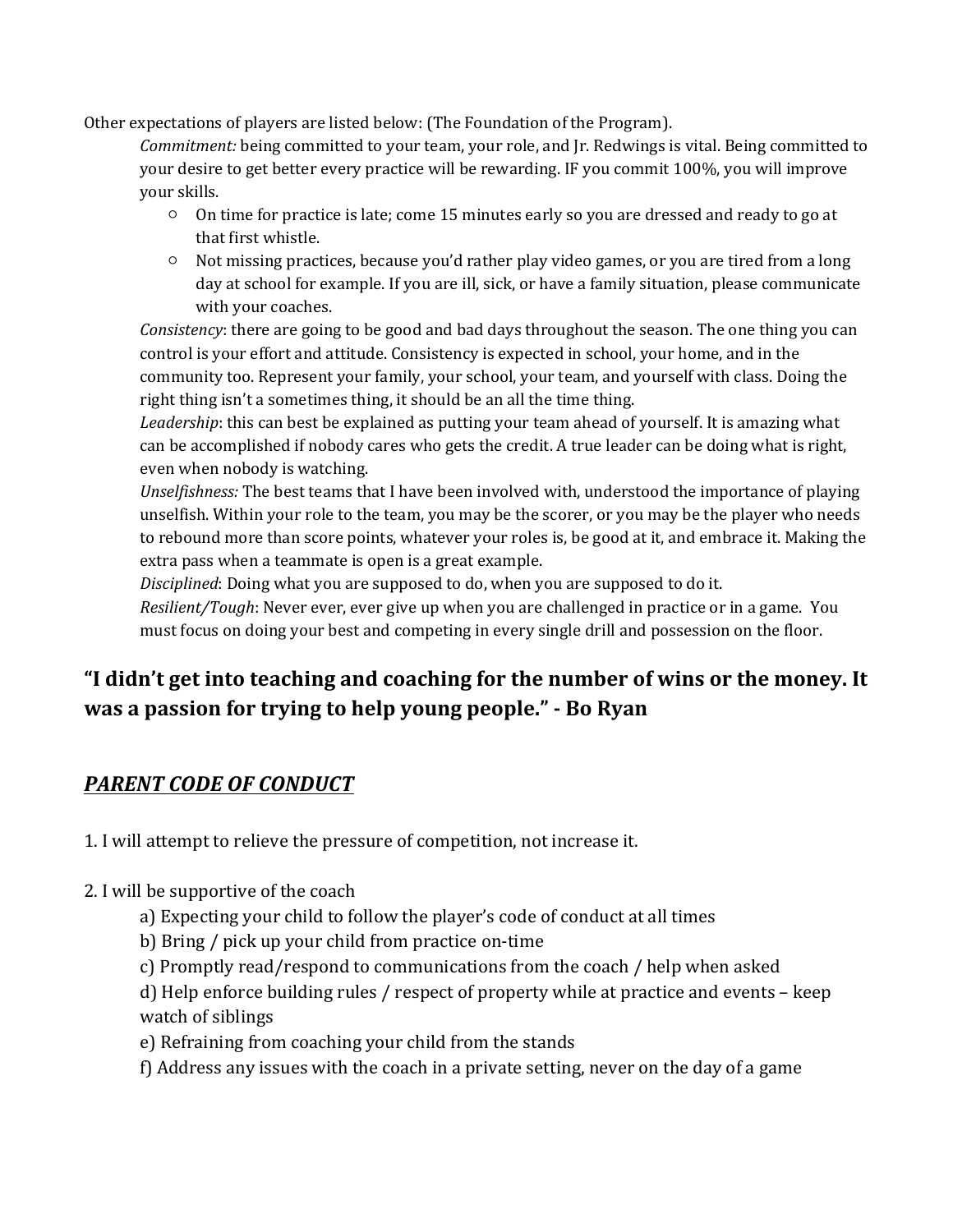3. I will demonstrate good sportsmanship by applauding good play by our team as well as the opposing team and accept the results of each game.

4. I will refrain from openly questioning a referee's judgment – set a good example for the players.

5. I will refrain at all times from making negative or derogatory comments about players, coaches, officials or fans while at an event and or in a public place – remember that you are also responsible for extended family members & friends – we also strongly suggest to avoid these types of conversations in front of the players.

6. I will refrain at all times from using email, Facebook or other social media to post concerns, issues or negative / dissatisfactory comments.

7. I will properly report any issues or concerns - first contact the coach, if the issue needs further attention, contact Coach Ellyn Hansen so they may be properly and professionally addressed.

8. I will assist the Jr Redwings in providing volunteer hours at LBL games, tournaments, and other fundraising events. Understanding that it is vital for the success of the Jr Redwings to have strong volunteer support of its parents and understand this is a requirement of my child's participation in Jr Redwings.

9. I will properly care for my daughter's uniform and return it cleaned at the designated time; failure to do so could result in a fee to replace the uniform.

# *COACHING EXPECTATIONS and CODE of CONDUCT EXPECTATIONS*

1. Attend mandatory coaches meetings and clinics as communicated.

2. Organize a parents meeting at the beginning of the season – including a review of Player's, Parent's and Coach's Code of Conduct.

3. Provide timely communications to parents regarding practices and games.

4. Be organized – have written practice plans, delegate responsibilities to assistant coaches and parents appropriately, work with needed contacts for tournaments, rosters, uniforms, equipment, etc.

5. Work with the high school staff and other coaches to run similar offensive and defensive schemes/plays within the grade – use guidance from the varsity head coaches and staff to assist. (Reference to the GBB Handbook and Playbook)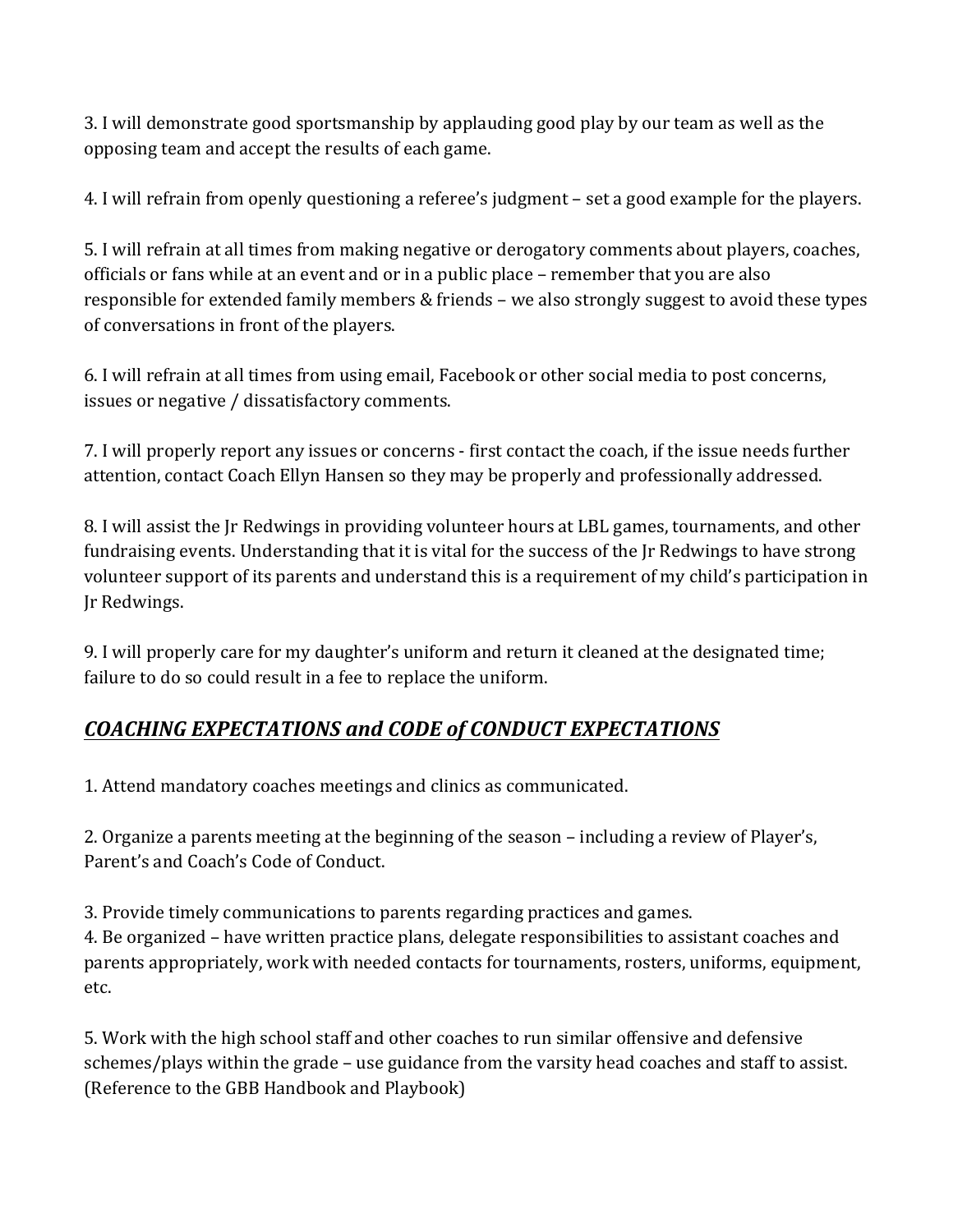6. \*Focus on Fundamentals – develop a strong foundation in the fundamental basketball skills – dribbling, passing, rebounding, shooting and defending – wins and losses come and go, but this is the time to make them excellent players as they get older.

7. Understand the rules – read them before you begin your league or tournament.

8. Be everyone's coach – all players deserve your coaching at practice and in games – if you coach your own child treat them as an equal to the entire team.

9. Demonstrate good sportsmanship – players will learn from your example, control your emotions, avoid actions, language and gestures that may be interpreted as inappropriate.

10. Create a positive / instructional / challenging atmosphere –

a) Make it fun for the players, pushing them to become a better player / person

b) Keep it age appropriate for the level of coaching intensity

c) Never ridicule or yell at player for making mistakes or losing a game

d) Communicate with players in practice and games about their play – this is critical to help the player grow and develop

e) Be patient – help them learn from their mistakes with positive reinforcement of the proper behavior

f) Do not single out players for criticism in front of their peers

11. Follow Jr Redwings guidelines for playing time.

12. Coaches enforcement of Player's and Parents Code of Conduct.

a) Coaches are expected to enforce with sound judgment and appropriate actions.

b) Communicate infractions of the Player Code of Conduct to the player, the parents and inform the Executive Board.

c) Communicate infraction of the Parents Code of Conduct to the parents and the Executive Board.

d) Player issues regarding Player Code of Conduct #5 must be communicated to the player & parents with expectations on areas improvement and then given ample opportunity to demonstrate a change in behavior/attitude – heads up communication regarding these situations should be sent to the Executive Board.

13. Be open and understanding to listening to parents concerns or issues.

After reading the information contained in the handbook, please complete the section below and return it, along with your Jr. Redwing Registration Form and \$100, to your daughter's Head Coach.